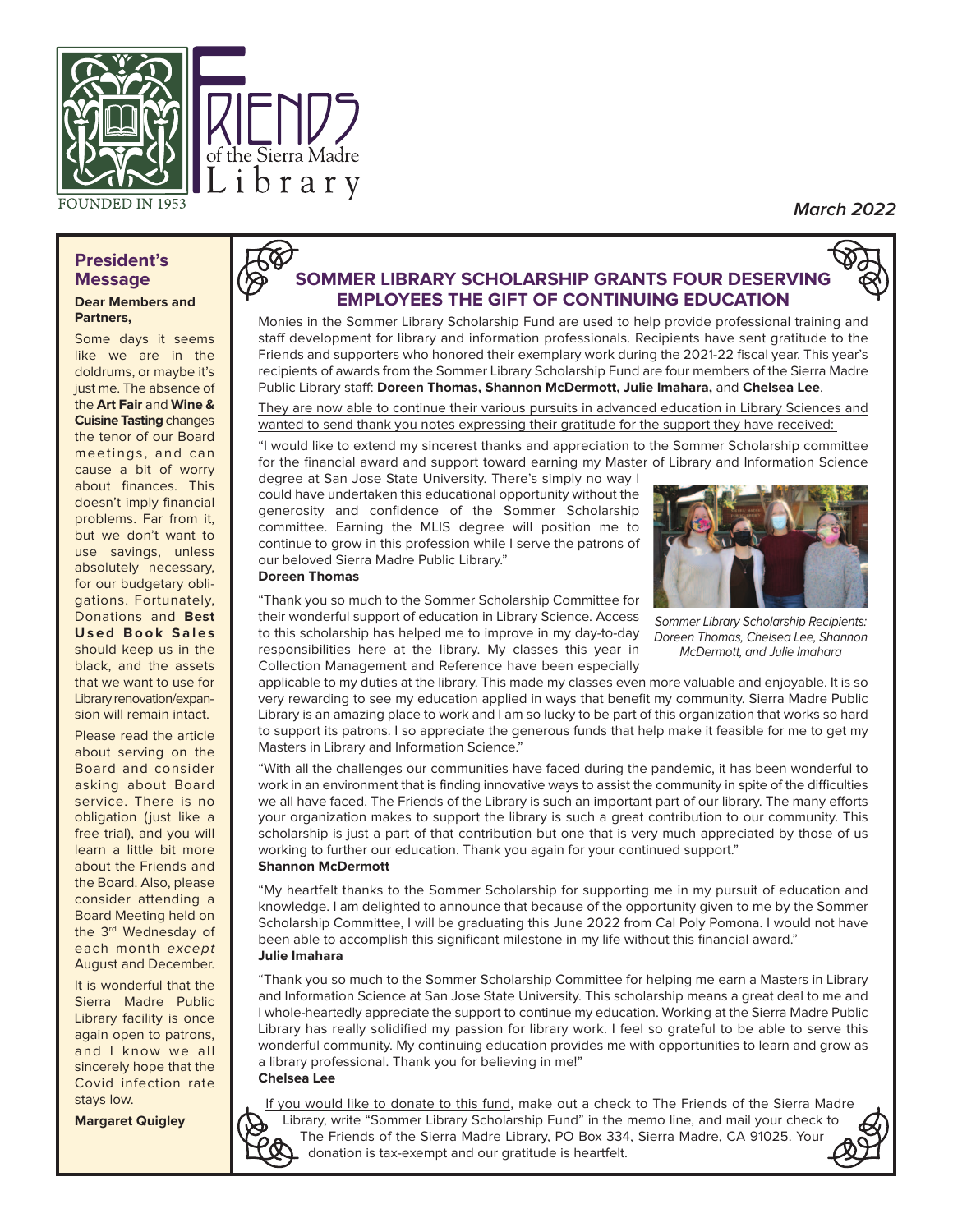## **SPECIAL EVENTS WALK THIS WAY STORY ADVENTURE**

Stretch your legs at Memorial Park while engaging in some early literacy, with a new picture book featured every other week. **Monday, February 28** is Starry Safari by Linda Ashman; **Monday,** March 14 is *How to Catch a Leprechaun* by Adam Wallace; and **Monday, March 28** is Library Lion by Michelle Knudsen.

### **FOUR LEAF CLOVER HUNT**

Four leaf clovers are very rare! Can you help us find the four leaf clover in the Library? Each day, from **Tuesday, March 1 to Thursday, March 31**, it's in a different location. Tell the front desk where the four leaf clover sprouted today and you get to pick some thing special from our prize basket.



#### **MINECRAFT: SURVIVAL**

Let's adventure together in Minecraft on a private server at the Library or on Zoom this month on **Monday, March 7** and **Monday, March 21** at 4:00 p.m. Every other Monday for Kids, Ages 9 and up, we'll play Survival. Call the Library at 626-355-7186 to register or for more information.

#### **SEWING MACHINE BASICS**

Learn sewing basics with the Library's sewing machine on **Tuesday, March 8** at 4:00 p.m. and **Saturday, March 12** at 11:00 a.m. Inperson, at the Library. Limited spaces available. Call 626-355-7186 to register.

#### **MINECRAFT: CREATIVE**

Let's build together in Minecraft on a private server at the Library or on Zoom this month on **Monday, March 14** and **Monday, March 28** at 4:00 p.m. Every other Monday for Kids, Ages 8 and under, we'll play Creative. Call the Library at 626-355-7186 to register or for more information.

#### **THEATER 360: ALICE IN WONDERLAND**

"Curiouser and curiouser!" cried Alice. Want to see Theater 360's all kid cast of Alice in Wonderland? Then enjoy a few scenes and a Q&A at the Library on **Saturday, March 19** at 11:00 a.m. No registration required. Call the Library at 626-355-7186 for more information.

#### **3D PRINTING BASICS**

Learn how we do our in-Library 3D prints in this beginner workshop on **Saturday, March 19** at 3:00 p.m. In-person, at the Library. No registration required.

#### **MUSIC AND MINDFULNESS: GUITARIST ALMER IMAMOVIC**

Take a relaxing break at the Library by stopping in for some soothing guitar music from Almer Imamovic. He will be playing music on **Wednesday, March 23** from 4:00-6:00 p.m. No registration required.

#### **SIERRA MADRE PUBLIC LIBRARY BOOKMARK CONTEST ENDS MARCH 24**

The Sierra Madre Public Library invites you to create a wild bookmark design. The theme for this year's Bookmark Contest is — WHERE THE WILD SIERRA MADRE IS.

Draw and write about nature and the wilds of Sierra Madre, for Kids, in Grades K-8th. Entries may be turned in until **Thursday, March 24** to the Library. Winning entries will showcase people, places, or things that depict the wild nature of Sierra Madre and will be printed and distributed during the Sierra Madre Super Summer.

## **CRAFT IT: YARN ART**

Create your own masterpiece with yarn and a canvas on **Saturday, March 26** at 11:00 a.m.

This program will take place in-person in the front Library courtyard. No registration required.

# **WEEKLY PROGRAMS**

### **PRESCHOOL STORYTIME AT MEMORIAL PARK**

Preschool Storytime is at Memorial Park on Mondays at 9:00 a.m. and 10:00 a.m.

Kids, Ages 3-5, can engage with stories, songs, and more – all outdoors. Call the Library at 626-355-7186 to register and for more information.

#### **BABY RHYME TIME AT MEMORIAL PARK**

Join us at Memorial Park on Thursdays at 9:00 a.m. Baby Rhyme Time is for families with little ones from Birth to Age 2. Children will engage with songs, stories, and more – all outdoors. Call the Library at 626-355-7186 to register and for more information.

## **MONTHLY PROGRAMS BOARD LIBRARY TEENS**

Do you want to have a say in what the Library does this year? Do you want to serve your community in a fun and inspirational way? Then join the Board Library Teens on **Wednesday, March 2** at 4:00 p.m. and volunteer for service hours.

#### **TEEN SNACKCHAT**

Teens can join this book club–which focuses on snacks–anytime throughout the school year. On **Wednesday, March 9** at 4:00 p.m., we'll be discussing Moxie by Jennifer Mathieu (get a free copy to keep from the Library today) and you can grab next month's book We Were Liars by E. Lockhart.

#### **TAILS AND TALES**

On **Thursday, March 10** at 3:00 p.m. Tails and Tales is back to inperson! From 3:00–4:00 p.m. school age children will get the chance to improve their reading skills by reading a book to a therapy dog. Special thanks to Love on a Leash and Pet Partners for sharing their animals with us.

#### **TEEN STEAM: COMIC CREATIONS**

On **Wednesday, March 16** at 4:00 p.m. give your craft creation some new flair using upcycled comic books for this month's Teen STEAM program.

#### **PAJAMA STORYTIME**

Tune in on Zoom for a live Bedtime Storytime on **Wednesday, March 16** at 7:00 p.m.

We'll have a scavenger hunt, show and tell, sing songs, and of course listen to some stories. Call the Library at 626-355-7186 to register.

#### **ZOOM THIRD THURSDAY BOOK CLUB**

On **Thursday, March 17** at 11:00 a.m. the Third Thursday Book Club is staying on Zoom for the month of March but you can join in on discussing this month's selection, Jane Eyre by Charlotte Brontë. Call the Library at 626-355-7186 to register.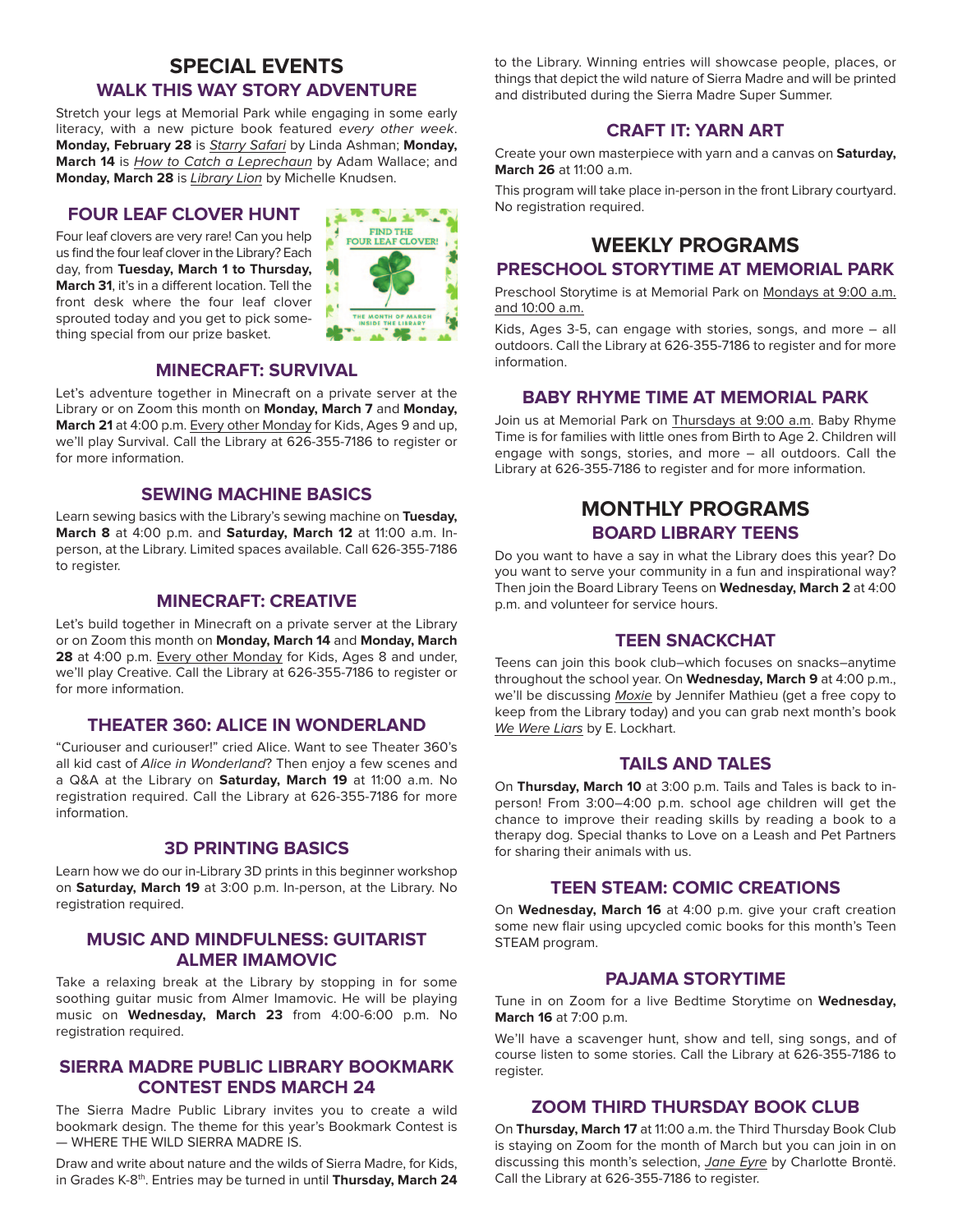#### **BOARD DEVELOPMENT**

The Nominating Committee for the Friends Board of Directors will be meeting in early March to fill positions for 2022-23. If you have been thinking about serving your community or volunteering to make a difference, here is your opportunity!

We have several positions on the Board with minimal time commitments. We meet on the 3rd Wednesday of each month, except for August and December. Please reach out to **Julie Bencosme** at 626-202-8502 to share your areas of strength or if you have questions on how it all works.

**Thank You, Julie Bencosme 1st VP Governance**

#### **60TH ANNUAL SIERRA MADRE ART FAIR UPDATE**

The Friends Board of Directors and the Art Fair Committee have decided, after much consideration and discussion, that the  $60<sup>th</sup>$  Annual Sierra Madre Art Fair, scheduled for **Saturday, May 7** and **Sunday May 8**, has been, unfortunately, CANCELLED.

We were hoping that this year would be different than the last two years but with still uncertainties about the Covid virus and its variants, and various and different County and City mandates, and also our need for volunteers for the Art Fair Committee and during the weekend, that it would be best to cancel the annual May fund-raising event.

We are truly heart-broken that we once again have to cancel the Art Fair and will miss our wonderful, talented and amazing artists and the many patrons that have attended and supported us in the past. We will certainly see you next year!

Dates for the **61st Annual Sierra Madre Art Fair** are **May 6-7, 2023** and we will let you know of those details as soon as they become available.

#### **BEST USED BOOK SALE**

A big thank you to everyone who supported our February Book Sale. We earned \$1,815.55 at the two-day sale, with added income of \$3,745.82 from presales (including the Internet, Library Cart, and other sources). That totals \$5,564.37 for the 8 weeks since our December sale! This is a huge amount considering our low prices, especially when we are not currently selling from the basement shelves.

Please keep those "gently-used" donations coming! We are always working in the basement on Mondays and Thursdays from 9:00-11:00 a.m. or you can leave donations in the stairwell behind the Library at any time.

We don't yet know when our new Friends building will be starting construction but we have been working to reduce our inventory in anticipation of the move. Thank you for not bringing magazines, old encyclopedias, or books in languages other than English.

The next sale is tentatively scheduled for **April 1 and 2**. More information will be available in the April Friends newsletter.

#### **PARTNERS PROGRAM**

As we head into March, it is so nice to have the Library open to the public again! In true form, our Library staff continued to provide assistance to the community during the latest shut-down. They never skipped a beat - from taking orders from patrons, assisting with the new check-out system, pivoting to still provide programs to young students and adults alike, they are truly amazing in all they do! And as always, it's the support you provide, month after month, through openings and more difficult closures that really allows the Library to thrive!

A huge thanks to Gurdon Miller & Catriona Shafer and Albert Metzger for your Partner's renewals!! And we also extend a warm welcome to our newest Partners – Dana & Eileen Roth! Thank you all for you do to keep our Library strong!!!

#### **LIBRARY DISPLAY CASE**

We're very excited to be bringing back our Bookmark Contest after a one-year hiatus. Kids in Kindergarten through 8<sup>th</sup> Grade can submit a bookmark for this year's theme "Where the Wild Sierra Madre Is" until **Thursday, March 24**. We can't wait to see the amazing bookmarks the community comes up with!

# **READER'S REVIEW**



This month's review is by **Richard Bellikoff**

#### **Alice's Adventures in Wonderland**

#### **By Lewis Carroll**

"All in the golden afternoon," the poem that opens this book, describes the rowboat trip with three young

girls that inspired Charles Lutwidge Dodgson, better known by his pen name Lewis Carroll, to create this story. It all starts when Alice, sitting on a riverbank with her sister, follows a passing white rabbit down a rabbit hole into Wonderland ("Down the Rabbit-Hole," the title of the first chapter, has become current political slang for a belief in outlandish conspiracy theories).

During her adventures, Alice often changes size unexpectedly ("One pill makes you larger and one pill makes you small," as the 1960s rock group Jefferson Airplane described it in their song, "White Rabbit"). The strange creatures that she encounters include a hookah-smoking caterpillar and a grinning Cheshire cat who disappears, leaving his grin behind, prompting Alice to remark that she has often seen a cat without a grin but never a grin without a cat. She attends a tea party with the Mad Hatter, the March Hare and the Dormouse. The party is endless because Time has punished the Hatter by eternally standing still at 6:00 p.m., tea time. Finally, Alice is called as a witness in the trial of the Knave of Hearts, who is accused of having stolen the Queen's tarts, while the Queen demands that nearly everyone present be beheaded ("Off with his head!").

This is not just a children's book. It's actually full of adult wordplay. For example, the Mock Turtle tells Alice about a course of study he took: "Reeling and Writhing, of course, to begin with, and then the different branches of Arithmetic — Ambition, Distraction, Uglification and Derision . . . Mystery, ancient and modern, with Seaography." He also describes a "drawlingmaster," who taught "Drawling, Stretching, and Fainting in Coils." When Alice asks how long the lessons lasted, the Mock Turtle replies, "Ten hours the first day, nine the next, and so on. That's the reason they're called lessons, because they lessen from day to day." The book has a lot of this sort of nonsense, or as Jefferson Airplane put it in "White Rabbit," "Logic and proportion have fallen sloppy dead."

Since the characters are so familiar after decades of adaptations in plays, movies, TV, radio, art, ballet, theme parks, board games and video games, you may feel as if you've read the book even if you haven't. There's no substitute for the original. And while you're at it, listen to my cover recording of "White Rabbit" at www.youtube.com/watch?v=8kaZthCLcLI

H

H

**CALL # STATUS: FIC CARROLL**